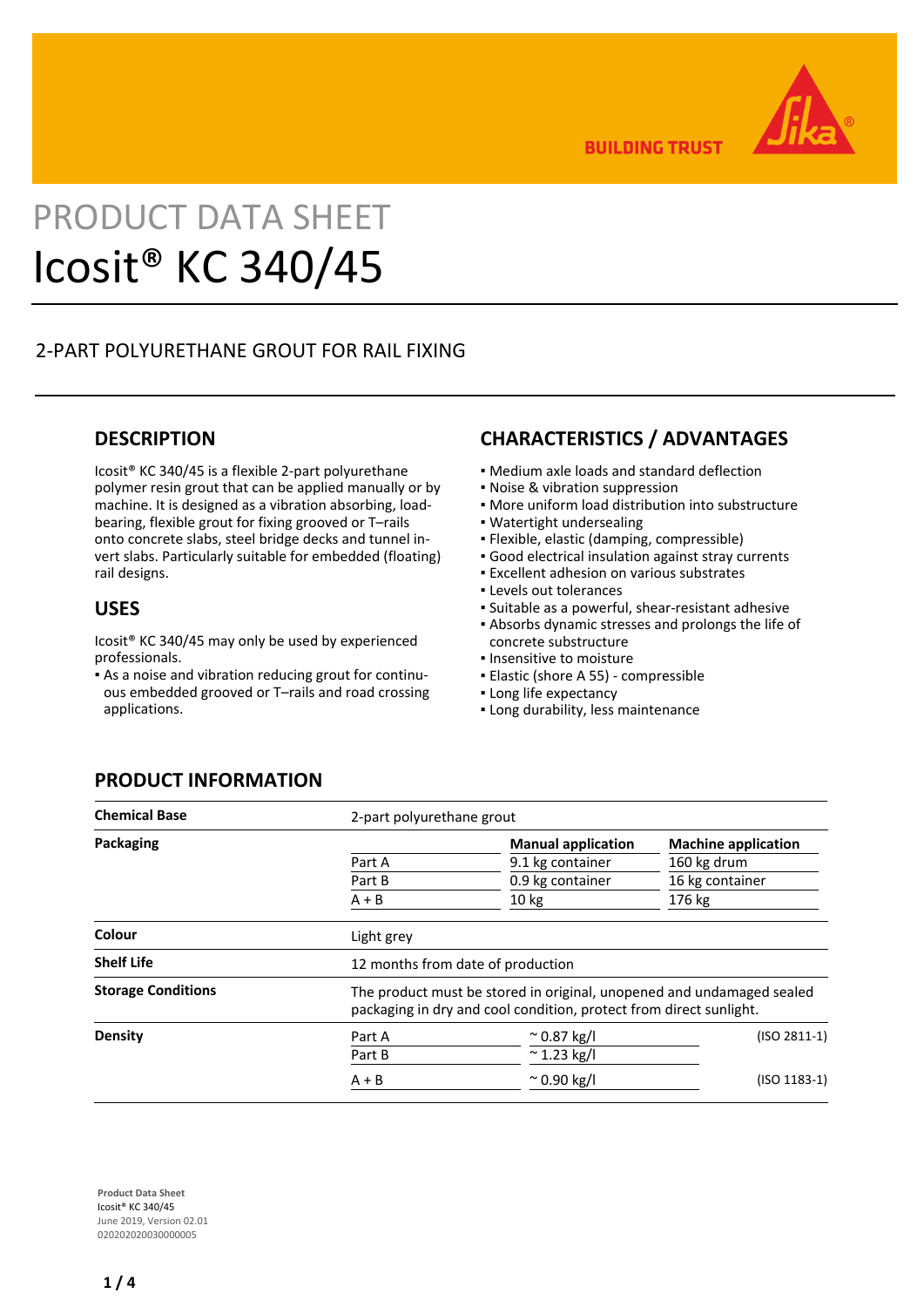## **TECHNICAL INFORMATION**

**Shore A Hardness** 55 ± 5 (after 28 days)

Shore hardness assists with material identification and assessing the curing progress on site.

| <b>Compressive Stiffness</b>  | Load-Deflection Diagram DIN 45673-1                                               |  |  |  |  |  |  |  |  |
|-------------------------------|-----------------------------------------------------------------------------------|--|--|--|--|--|--|--|--|
|                               | 45                                                                                |  |  |  |  |  |  |  |  |
|                               |                                                                                   |  |  |  |  |  |  |  |  |
|                               | 40                                                                                |  |  |  |  |  |  |  |  |
|                               | 35                                                                                |  |  |  |  |  |  |  |  |
|                               | 30                                                                                |  |  |  |  |  |  |  |  |
|                               |                                                                                   |  |  |  |  |  |  |  |  |
|                               | 25                                                                                |  |  |  |  |  |  |  |  |
|                               | Load [kN]<br>20                                                                   |  |  |  |  |  |  |  |  |
|                               | 15                                                                                |  |  |  |  |  |  |  |  |
|                               |                                                                                   |  |  |  |  |  |  |  |  |
|                               | 10                                                                                |  |  |  |  |  |  |  |  |
|                               | 5                                                                                 |  |  |  |  |  |  |  |  |
|                               | 0                                                                                 |  |  |  |  |  |  |  |  |
|                               | 0.2<br>0.3<br>0.5<br>0.6<br>0.7<br>0.1<br>0.4<br>0.8<br>0.9<br>0.0<br>$1.0\,$     |  |  |  |  |  |  |  |  |
|                               | Deflection [mm]                                                                   |  |  |  |  |  |  |  |  |
|                               | Static stiffness determined analogously to DIN 45673-1. Test specimen di-         |  |  |  |  |  |  |  |  |
|                               | mensions 1000 x 180 x 25 mm.                                                      |  |  |  |  |  |  |  |  |
|                               | Bedding figure $c = 48$ kN/mm, determined as per the secant method                |  |  |  |  |  |  |  |  |
|                               | between 4 and 32 kN.                                                              |  |  |  |  |  |  |  |  |
| <b>Tensile Strength</b>       | (ISO 527)<br>$~^{\sim}$ 1.7 N/mm <sup>2</sup>                                     |  |  |  |  |  |  |  |  |
| <b>Elongation at Break</b>    | $\sim$ 120 %<br>(ISO 527)                                                         |  |  |  |  |  |  |  |  |
| <b>Chemical Resistance</b>    | Long-term resistant against:                                                      |  |  |  |  |  |  |  |  |
|                               | • Water<br>• Most detergents                                                      |  |  |  |  |  |  |  |  |
|                               | • Sea water                                                                       |  |  |  |  |  |  |  |  |
|                               | Temporary resistant against:                                                      |  |  |  |  |  |  |  |  |
|                               | · Mineral oils, diesel fuel<br>Short-term or no resistance against:               |  |  |  |  |  |  |  |  |
|                               | . Organic solvents (ester, ketone, aromates) and alcohol                          |  |  |  |  |  |  |  |  |
|                               | • Concentrated acids and lyes                                                     |  |  |  |  |  |  |  |  |
|                               | Contact Sika Technical Services for specific information.                         |  |  |  |  |  |  |  |  |
|                               | -40 °C minimum / +80 °C maximum<br>short term up to +150 °C                       |  |  |  |  |  |  |  |  |
| <b>Electrical Resistivity</b> | (DIN VDE 0100-610 and DIN IEC 93)<br>$\approx$ 2.85 x 10 <sup>9</sup> $\Omega$ ·m |  |  |  |  |  |  |  |  |
| <b>System Structure</b>       | System products:                                                                  |  |  |  |  |  |  |  |  |
|                               | • Icosit <sup>®</sup> KC 340/45<br>· Icosit <sup>®</sup> KC 330 Primer            |  |  |  |  |  |  |  |  |
|                               | • SikaCor®-299 Airless (Steel deck / baseplate /rail coating)                     |  |  |  |  |  |  |  |  |
| <b>Service Temperature</b>    |                                                                                   |  |  |  |  |  |  |  |  |

# **APPLICATION INFORMATION**

| <b>Mixing Ratio</b>    | Part A : Part B = $100:10$ (parts by weight)<br>0.9 kg per litre of volume to be sealed |  |  |
|------------------------|-----------------------------------------------------------------------------------------|--|--|
| <b>Consumption</b>     |                                                                                         |  |  |
| <b>Layer Thickness</b> | Minimum. 15 mm<br>Maximum. 60 mm                                                        |  |  |

**Product Data Sheet** Icosit® KC 340/45 June 2019, Version 02.01 020202020030000005



**BUILDING TRUST**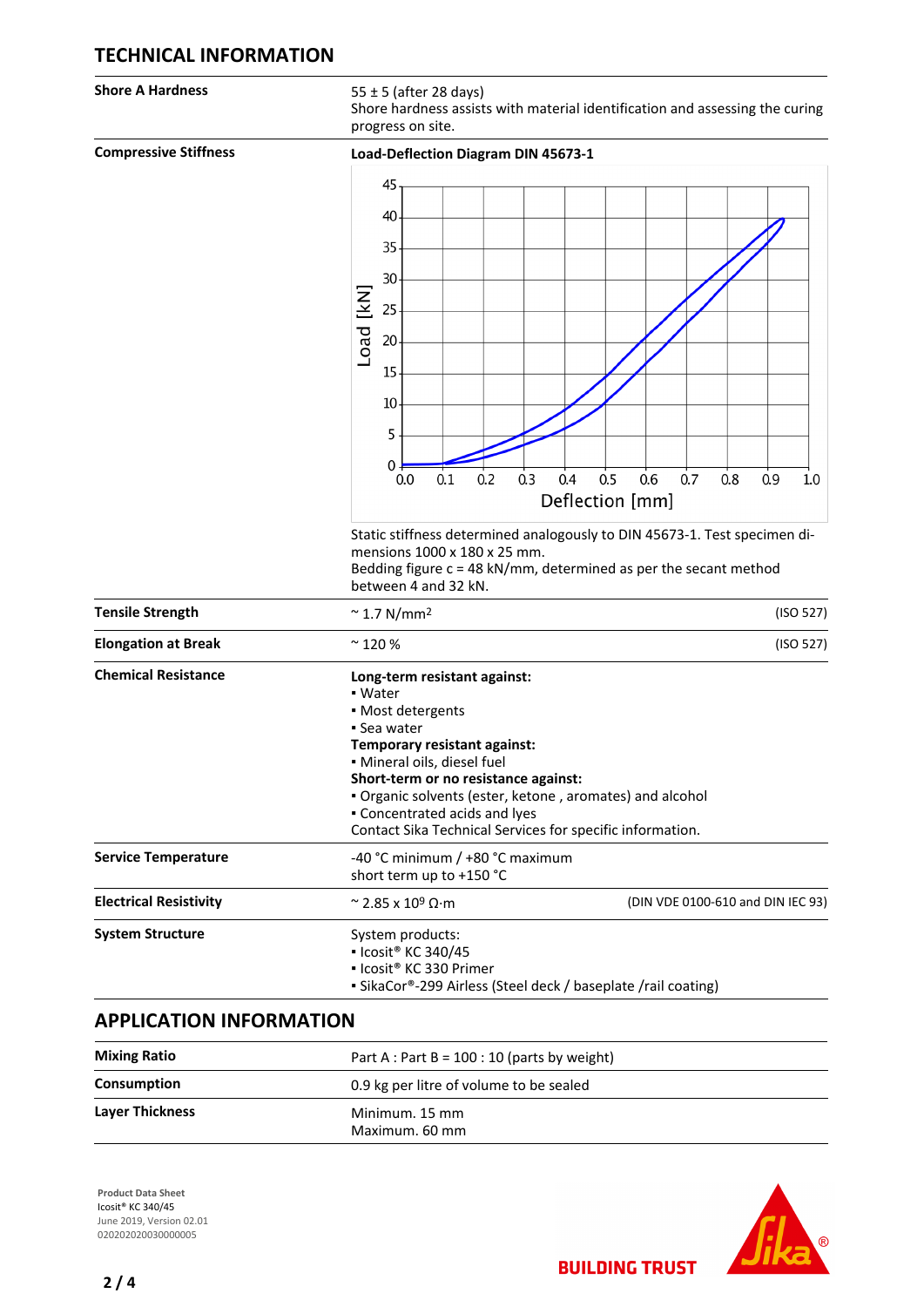| <b>Product Temperature</b>        | Condition product parts before application preferably at $\sim +15$ °C to assist<br>with flow and curing speed                 |               |                |                                      |                |  |  |  |
|-----------------------------------|--------------------------------------------------------------------------------------------------------------------------------|---------------|----------------|--------------------------------------|----------------|--|--|--|
| <b>Ambient Air Temperature</b>    | +5 °C min. / +35 °C max.                                                                                                       |               |                |                                      |                |  |  |  |
| <b>Relative Air Humidity</b>      | 90 % max.                                                                                                                      |               |                |                                      |                |  |  |  |
| <b>Substrate Temperature</b>      | +5 °C min. $/$ +35 °C max.                                                                                                     |               |                |                                      |                |  |  |  |
| <b>Substrate Moisture Content</b> | Dry to matt damp                                                                                                               |               |                |                                      |                |  |  |  |
| <b>Pot Life</b>                   | $\approx$ 10 minutes at +20 °C<br>After this time, the mixture becomes unuseable.<br>Higher temperatures will shorten potlife. |               |                |                                      |                |  |  |  |
| <b>Curing Time</b>                | Tack-free                                                                                                                      |               |                | $\approx$ 2 hours at +20 $\degree$ C |                |  |  |  |
|                                   | Traffickable                                                                                                                   |               |                | $\approx$ 24 hours at +20 °C         |                |  |  |  |
| <b>Curing Rate</b>                | <b>Shore A</b><br><b>Curing Temperature</b>                                                                                    |               |                |                                      |                |  |  |  |
|                                   | <b>Curing Time</b>                                                                                                             | 5°C           |                | 23 °C                                | 35 °C          |  |  |  |
|                                   | 2 <sub>h</sub>                                                                                                                 |               |                | $~\sim$ 15                           | $~\sim$ 20     |  |  |  |
|                                   | 4 h                                                                                                                            |               |                | $\sim$ 25                            | $~\sim$ 30     |  |  |  |
|                                   | 7 h                                                                                                                            | $~\sim$ 10    |                | $~\sim$ 30                           | $~\sim$ 45     |  |  |  |
|                                   | 1 <sub>d</sub>                                                                                                                 | $~\sim$ 30    |                | $~\sim$ 40                           | $~^{\sim}$ 45  |  |  |  |
|                                   | 3d                                                                                                                             | $~\sim$ 40    |                | $~\sim$ 50                           | $~\sim$ 55     |  |  |  |
|                                   | 7 d                                                                                                                            | $\sim$ 45     |                | $\sim$ 55                            | $\sim$ 55      |  |  |  |
|                                   | 14 <sub>d</sub>                                                                                                                | $~^{\sim}$ 45 |                | $\sim$ 55                            | $\approx$ 55   |  |  |  |
| <b>Waiting Time / Overcoating</b> | On primer or coating at +20 °C                                                                                                 |               | <b>Minimum</b> |                                      |                |  |  |  |
|                                   |                                                                                                                                |               |                |                                      | <b>Maximum</b> |  |  |  |
|                                   | Icosit <sup>®</sup> KC 330 Primer                                                                                              |               | 1 hour         |                                      | 3 days         |  |  |  |
|                                   | SikaCor®-299 Airless                                                                                                           |               | 24 hours       |                                      | 7 days         |  |  |  |

## **APPLICATION INSTRUCTIONS**

#### **SUBSTRATE QUALITY**

Substrate must be sound, free from oil, grease, loose and friable particles.

Slightly damp substrates are acceptable. Standing water must be removed (e.g. by vacuum extraction or oil free compressed air) before pouring Icosit® KC 340/45.

#### **SUBSTRATE PREPARATION**

To improve adhesion, apply Icosit® KC 330 Primer as a primer on absorbent substrates (concrete).

For additional corrosion protection, use SikaCor®-299 Airless and Icosit KC 330 Primer in combination to coat the steel surfaces.

Immediately blind (broadcast) the freshly applied coated surfaces with quartz sand (0.4–0.7 mm granulometry).

Always comply with the waiting time limits between application of SikaCor®-299 Airless, Icosit KC 330

Primer and pouring of Icosit® KC 340/45.

Refer to the individual Product Data Sheets for more information.

#### **MIXING**

Icosit® KC 340/45 is supplied in pre-weighed composite units consisting of parts  $A + B$ . Part A must be stirred thoroughly before being mixed with part B. **6 kg units**

The following mixing instructions must be carried out:

- **.** Use an electric or pneumatic mixer with basket type stirrer, diameter 120–140 mm, speed ~600–800 rpm.
- Mixing time ~ 60–80 seconds
- Ensure material is mixed from the container walls and the base by the stirrer during mixing.

#### **176 kg units**

Recommended mixer for stirring Part-A in 160 kg drums:

Geppert Rührtechnik GmbH gear stirrer GRS 300/1.5 equipped with three blades  $\overline{\phi}$  300 mm. Gear stirrer must be mounted on a drum lid which replaces the original lid during stirring. Stirring time ~5 minutes.

#### **APPLICATION METHOD / TOOLS**

Material is suitable for application with special 2-part casting machines. Correct mix ratio must be carried out. Part A must be stirred at regular intervals. Reference must be made to equipment supplier's instruction manual.

**BUILDING TRUST** 

**Product Data Sheet** Icosit® KC 340/45 June 2019, Version 02.01 020202020030000005